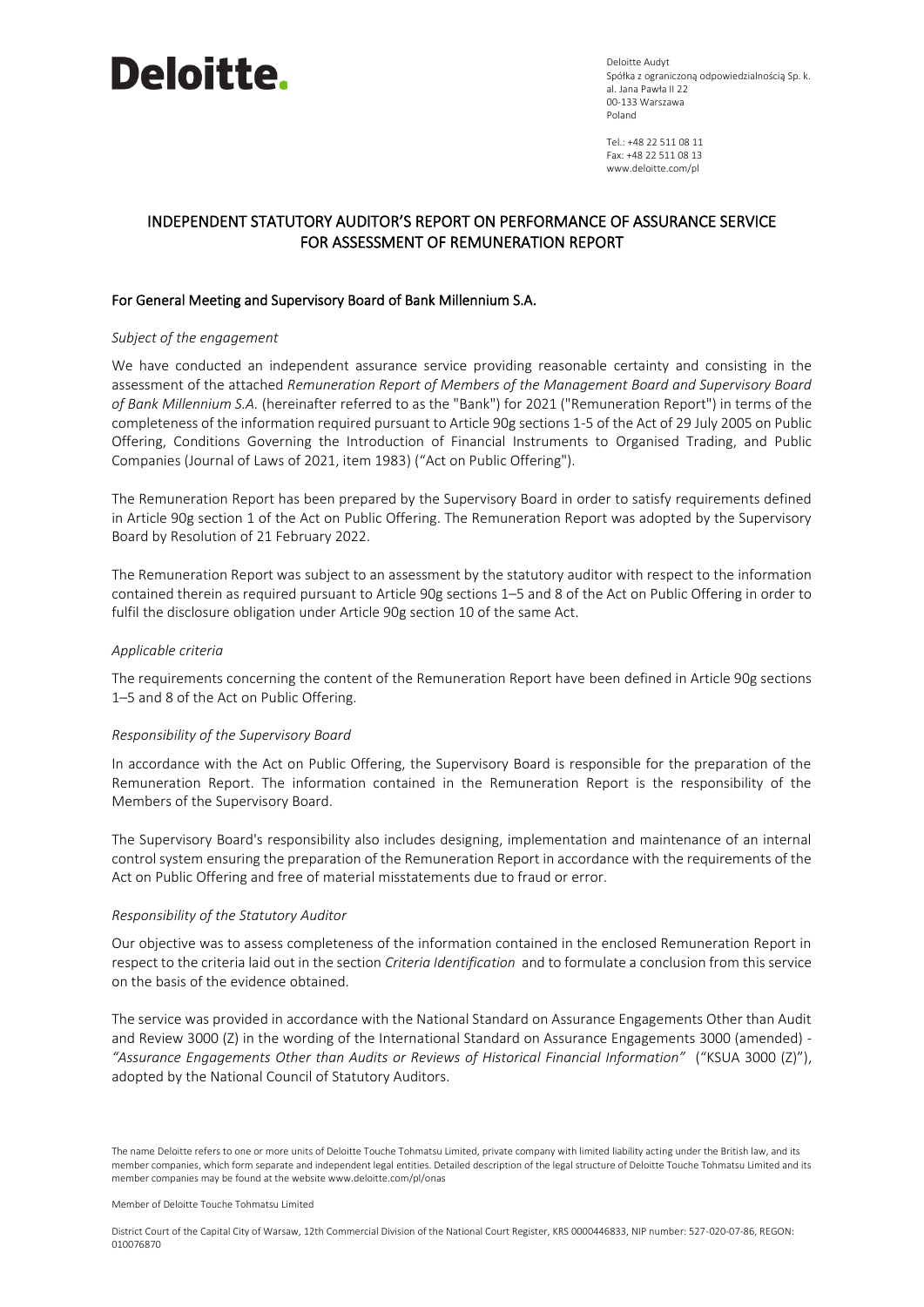# Deloitte.

This standard imposes on the statutory auditor an obligation to plan and perform procedures in such manner so as to collect information and explanations considered by us to be indispensable to acquire reasonable certainty that the Remuneration Report contains the information required pursuant to Article 90g sections 1-5 and 8 of the Act on Public Offering.

Reasonable certainty is a high level of certainty, but it does not guarantee that the service provided in keeping with KSUA 3000 (Z) will always identify material misstatement.

The choice of procedures depends on the judgement of the Statutory Auditor, including our assessment of the risk of occurrence of material misstatements due to fraud or error. In making this risk assessment we take into account the internal control related to the preparation of the Remuneration Report in order to plan procedures that are adequate to the circumstances, and which are to ensure evidence sufficient and appropriate to the circumstances, and not to express conclusion on its performance.

## *Quality control requirements*

We comply with the National Standards of Quality Control, adopted by the National Council of Statutory Auditors, in the wording of the International Standard on Quality Control 1 - "Quality Control for Firms that Perform Audits and Reviews of Financial Statements and Other Assurance and Related Services Engagements", and pursuant to it we maintain a comprehensive quality control system that includes documented policies and procedures regarding compliance with ethical requirements, professional standards and applicable legal and regulatory requirements.

## *Ethical requirements, including independence*

We comply with requirements of independence and other ethical requirements defined in the International Code of Ethics for Professional Accountants (including International Independence Standards) of the International Ethics Standards Board for Accountants adopted by the National Council of Statutory Auditors. We also observed other requirements of independence and ethics, which apply to this assurance service.

# *Description of work performed*

The procedures planned and carried out by us comprised in particular:

- review of the text of the remuneration report and comparing the information contained therein with applicable requirements;
- review of the resolutions of the General Meeting regarding the Policy on Remuneration of the Members of the Management Board and Supervisory Board, and resolutions of the Supervisory Board that specify them;
- determination, by comparing against corporate documents, the list of persons with respect to whom there is the requirement to put information in the remuneration report and to determine, by enquiring the persons responsible for preparing the report, and where we deemed it relevant, also directly the persons, whom the requirement to provide information concerns, whether all the information provided for under the criteria regarding preparation of the remuneration report was disclosed.

Our procedures were intended only to obtain evidence that the information provided by the Supervisory Board in the Remuneration Report complies with applicable requirements in terms of its completeness. The aim of our work was not assessment of sufficiency of information provided in the Remuneration Report with a view to preparation of the Remuneration Report, nor assessment of correctness and accuracy of information contained therein, in particular as regards disclosed amounts, including the estimates made for previous years as regards numbers, dates, distribution, methods of allocation or compliance with the adopted remuneration policy.

The Remuneration Report was not subject to an audit in the meaning of the National Auditing Standards. During the assurance procedures performed we did not perform an audit or review of the information used for preparing the Remuneration Report and therefore, based on the service performed, we shall not be liable for publication or updating of any reports or opinions whatsoever on historical financial information of the Company.

We believe that the evidence we have obtained provides a sufficient and appropriate basis for us to make the following conclusion. *Conclusion*